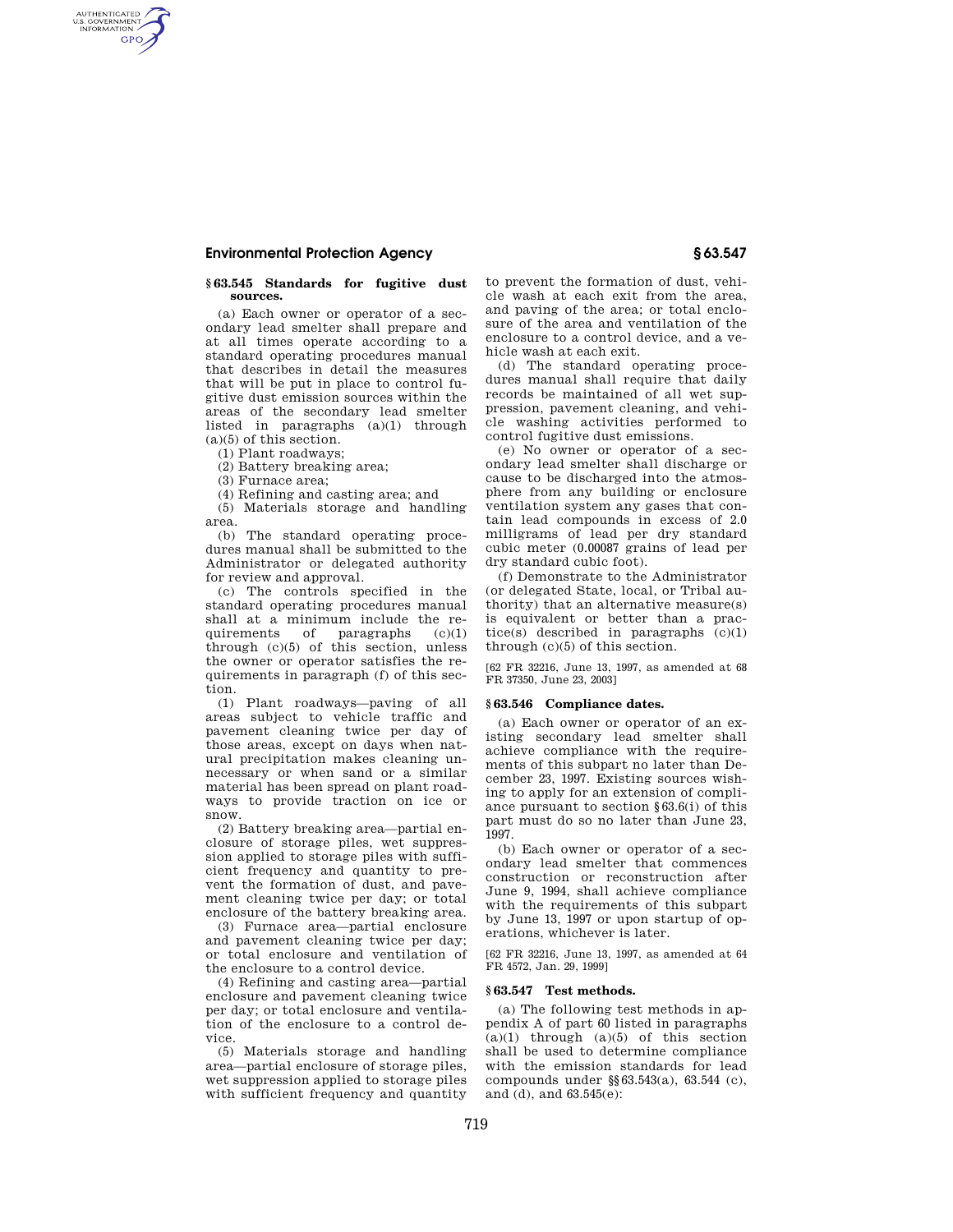(1) Method 1 shall be used to select the sampling port location and the number of traverse points.

(2) Method 2 shall be used to measure volumetric flow rate.

(3) Method 3 shall be used for gas analysis to determine the dry molecular weight of the stack gas.

(4) Method 4 shall be used to determine moisture content of the stack gas.

(5) Method 12 shall be used to determine compliance with the lead compound emission standards. The minimum sample volume shall be 0.85 dry standard cubic meters (30 dry standard cubic feet) and the minimum sampling time shall be 60 minutes for each run. Three runs shall be performed and the average of the three runs shall be used to determine compliance.

(b) The following tests methods in appendix A of part 60 listed in paragraphs  $(b)(1)$  through  $(b)(4)$  of this section shall be used, as specified, to determine compliance with the emission standards for total hydrocarbons  $§63.543(c), (d), (e), and (g).$ 

(1) Method 1 shall be used to select the sampling port location to determine compliance under §63.543(c), (d), (e), and  $(\sigma)$ .

(2) The Single Point Integrated Sampling and Analytical Procedure of Method 3B shall be used to measure the carbon dioxide content of the stack gases to determine compliance under §63.543(c), (d), and (e).

(3) Method 4 shall be used to measure moisture content of the stack gases to determine compliance under §63.543(c), (d), (e), and (g).

(4) Method 25A shall be used to measure total hydrocarbon emissions to determine compliance under §63.543(c),  $(d)$ ,  $(e)$ , and  $(g)$ . The minimum sampling time shall be 1 hour for each run. A minimum of three runs shall be performed. A 1-hour average total hydrocarbon concentration shall be determined for each run and the average of the three 1-hour averages shall be used to determine compliance. The total hydrocarbon emissions concentrations for determining compliance under §63.543(c), (d), and (e) shall be expressed as propane and shall be corrected to 4 percent carbon dioxide, as described in paragraph (c) of this section.

# **§ 63.547 40 CFR Ch. I (7–1–10 Edition)**

(c) For the purposes of determining compliance with the emission limits under §63.543 (c), (d), and (e), the measured total hydrocarbon concentrations shall be corrected to 4 percent carbon dioxide as listed in paragraphs (c)(1) through (c)(2) of this section in the following manner:

(1) If the measured percent carbon dioxide is greater than 0.4 percent in each compliance test, the correction factor shall be determined by using equation (1).

$$
F = \frac{4.0}{CO_2} \tag{1}
$$

where:

 $F =$  correction factor (no units)  $CO<sub>2</sub>$  = percent carbon dioxide measured using

Method 3B, where the measured carbon dioxide is greater than 0.4 percent.

(2) If the measured percent carbon dioxide is equal to or less than 0.4 percent, then a correction factor (F) of 10 shall be used.

(3) The corrected total hydrocarbon concentration shall be determined by multiplying the measured total hydrocarbon concentration by the correction factor (F) determined for each compliance test.

(d) Compliance with the face velocity requirements under §63.544(b) for process fugitive enclosure hoods shall be determined by the following test methods in paragraphs  $(d)(1)$  or  $(d)(2)$  of this section.

(1) Owners and operators shall calculate face velocity using the procedures in paragraphs  $(d)(1)(i)$  through  $(d)(1)(iv)$  of this section.

(i) Method 1 shall be used to select the sampling port location in the duct leading from the process fugitive enclosure hood to the control device.

(ii) Method 2 shall be used to measure the volumetric flow rate in the duct from the process fugitive enclosure hood to the control device.

(iii) The face area of the hood shall be determined from measurement of the hood. If the hood has access doors, then face area shall be determined with the access doors in the position they are in during normal operating conditions.

(iv) Face velocity shall be determined by dividing the volumetric flow